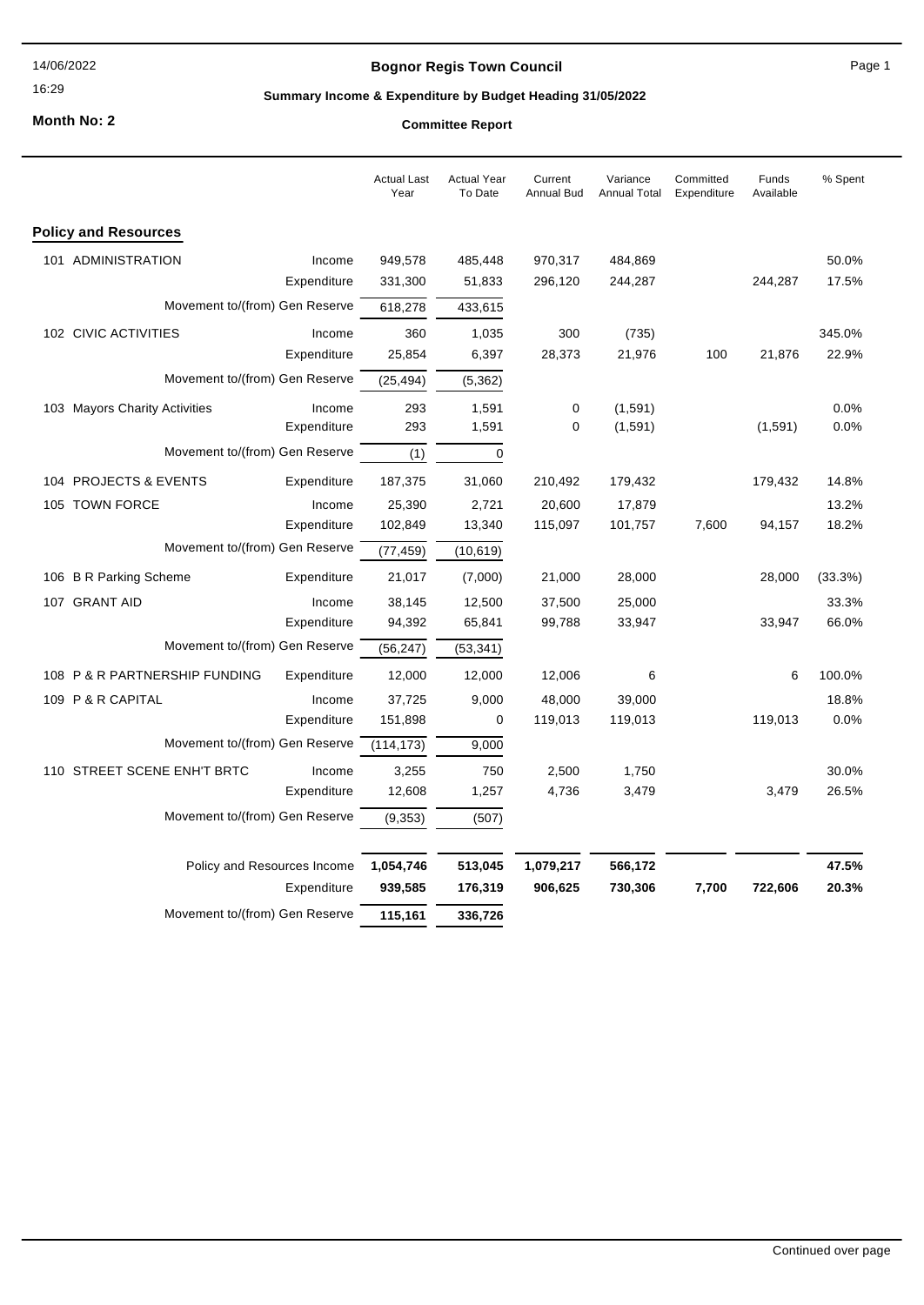16:29

## **Bognor Regis Town Council**

Page 2

## **Summary Income & Expenditure by Budget Heading 31/05/2022**

**Month No: 2**

|                                               | <b>Actual Last</b><br>Year | <b>Actual Year</b><br>To Date | Current<br><b>Annual Bud</b> | Variance<br><b>Annual Total</b> | Committed<br>Expenditure | Funds<br>Available | % Spent |
|-----------------------------------------------|----------------------------|-------------------------------|------------------------------|---------------------------------|--------------------------|--------------------|---------|
| <b>Community Eng't &amp; Environment</b>      |                            |                               |                              |                                 |                          |                    |         |
| 204 FLORAL DISPLAYS                           | 15,035<br>Income           | 7,612                         | 6,800                        | (812)                           |                          |                    | 111.9%  |
| Expenditure                                   | 44,053                     | 20,942                        | 53,946                       | 33,004                          |                          | 33.004             | 38.8%   |
| Movement to/(from) Gen Reserve                | (29,018)                   | (13, 330)                     |                              |                                 |                          |                    |         |
| 208 E & L PARTNERSHIP/PROJECTS<br>Expenditure | 23.610                     | 1,279                         | 26,131                       | 24,852                          |                          | 24,852             | 4.9%    |
| Community Eng't & Environment Income          | 15,035                     | 7,612                         | 6,800                        | (812)                           |                          |                    | 111.9%  |
| Expenditure                                   | 67,664                     | 22,221                        | 80,077                       | 57,856                          | 0                        | 57,856             | 27.7%   |
| Movement to/(from) Gen Reserve                | (52, 628)                  | (14, 609)                     |                              |                                 |                          |                    |         |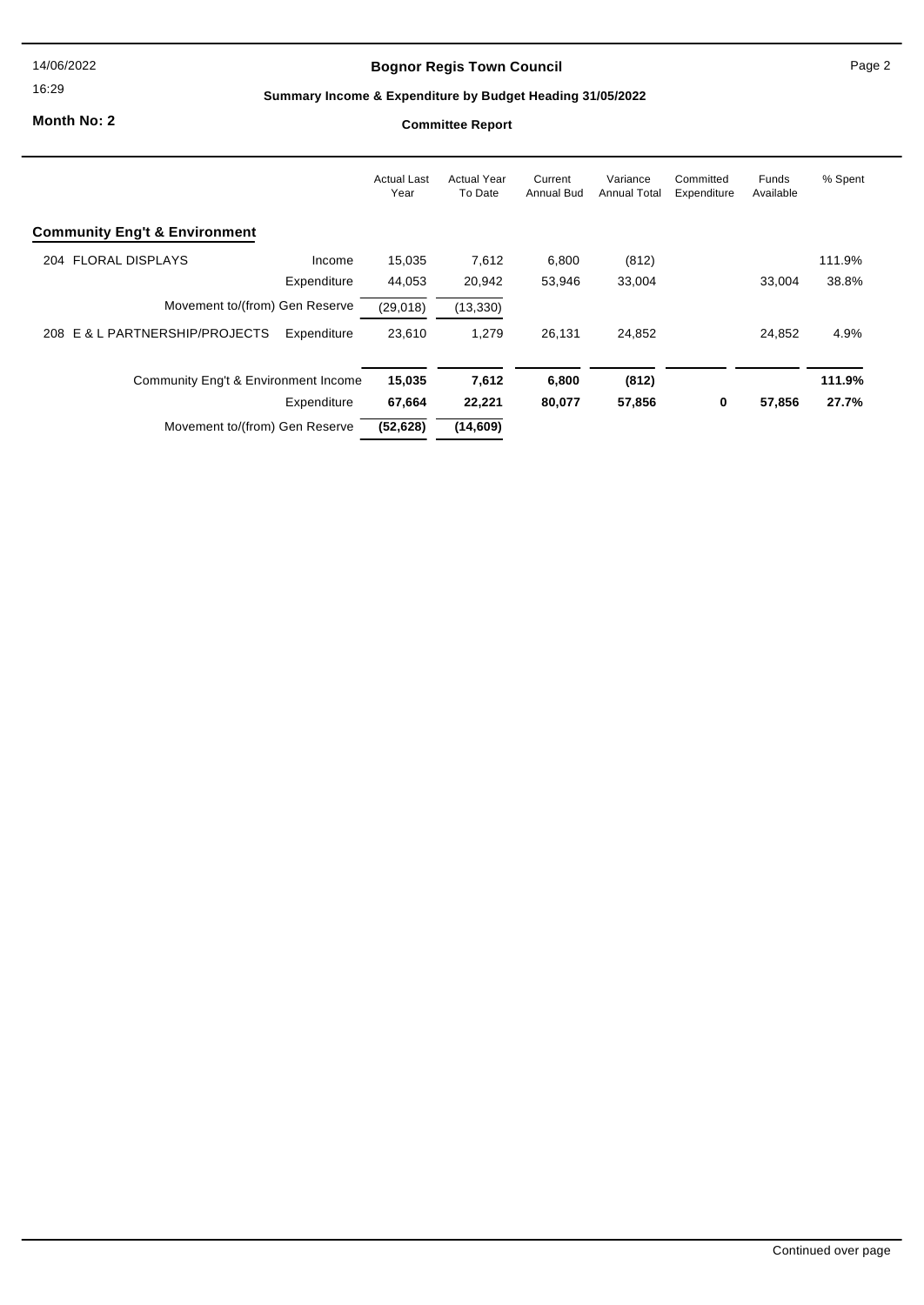16:29

## **Bognor Regis Town Council**

#### Page 3

## **Summary Income & Expenditure by Budget Heading 31/05/2022**

**Month No: 2**

|     |                                        |                                    | <b>Actual Last</b><br>Year | <b>Actual Year</b><br>To Date | Current<br><b>Annual Bud</b> | Variance<br><b>Annual Total</b> | Committed<br>Expenditure | Funds<br>Available | % Spent       |
|-----|----------------------------------------|------------------------------------|----------------------------|-------------------------------|------------------------------|---------------------------------|--------------------------|--------------------|---------------|
|     | <b>Events, Promotion &amp; Leisure</b> |                                    |                            |                               |                              |                                 |                          |                    |               |
|     | 202 METEOROLOGICAL                     | Expenditure                        | 7,039                      | 649                           | 6,042                        | 5,393                           |                          | 5,393              | 10.7%         |
| 207 | <b>CHRISTMAS ACTIVITIES</b>            | Expenditure                        | 28,151                     | 27,290                        | 60,238                       | 32,948                          |                          | 32,948             | 45.3%         |
| 301 | <b>EVENTS - GENERAL</b>                | Income<br>Expenditure              | 583<br>24,352              | 1,160<br>8,775                | 0<br>23,417                  | (1, 160)<br>14,642              |                          | 14,642             | 0.0%<br>37.5% |
|     |                                        | Movement to/(from) Gen Reserve     | (23, 770)                  | (7,615)                       |                              |                                 |                          |                    |               |
|     | 302 EVENTS - BR CARNIVAL               | Expenditure                        | 12                         | 0                             | 0                            | 0                               |                          | 0                  | 0.0%          |
|     | 305 EVENTS - ROLLER RINK               | Expenditure                        | 44                         | 0                             | 0                            | 0                               |                          | $\mathbf 0$        | 0.0%          |
|     | 306 EVENTS - SWITCH ON                 | Income                             | 0                          | 12,500                        | 0                            | (12,500)                        |                          |                    | 0.0%          |
|     |                                        | Expenditure                        | 5,572                      | 0                             | 4,292                        | 4,292                           |                          | 4,292              | 0.0%          |
|     |                                        | Movement to/(from) Gen Reserve     | (5, 572)                   | 12,500                        |                              |                                 |                          |                    |               |
|     | 402 ALLOTMENTS                         | Income                             | 2,686                      | 1,203                         | 2,100                        | 897                             |                          |                    | 57.3%         |
|     |                                        | Expenditure                        | 4,454                      | 978                           | 3,176                        | 2,199                           |                          | 2,199              | 30.8%         |
|     |                                        | Movement to/(from) Gen Reserve     | (1,768)                    | 226                           |                              |                                 |                          |                    |               |
|     |                                        | Events, Promotion & Leisure Income | 3,269                      | 14,863                        | 2,100                        | (12, 763)                       |                          |                    | 707.8%        |
|     |                                        | Expenditure                        | 69,624                     | 37,691                        | 97,165                       | 59,474                          | 0                        | 59,474             | 38.8%         |
|     |                                        | Movement to/(from) Gen Reserve     | (66, 355)                  | (22, 828)                     |                              |                                 |                          |                    |               |